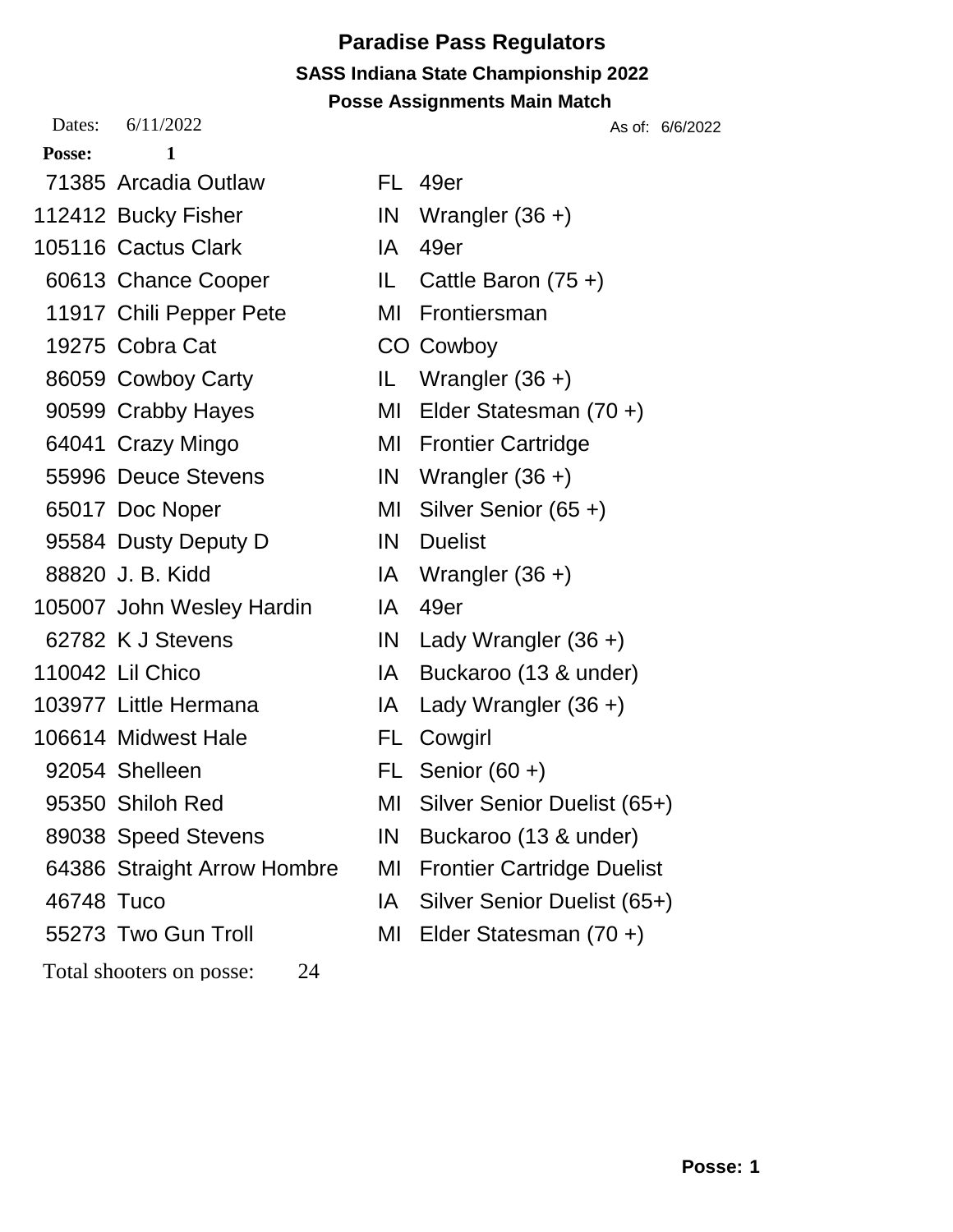# **Paradise Pass Regulators SASS Indiana State Championship 2022**

**Posse Assignments Main Match**

| Dates: | 6/11/2022                                                    |      | As of: 6/6/2022                      |
|--------|--------------------------------------------------------------|------|--------------------------------------|
| Posse: | 2                                                            |      |                                      |
|        | 88620 Agarita Annie                                          |      | TX Grand Dame $(70 +)$               |
|        | 107362 Blazing Saddles (aka Blaz FL Silver Senior Gunfighter |      |                                      |
|        | 108754 Bristol Buck                                          | IN   | Junior Boy (14 - 16)                 |
|        | 62639 C. C. Top                                              | IN   | <b>Duelist</b>                       |
|        | 49739 Cowboy Rick                                            | IA.  | <b>Frontier Cartridge Gunfighter</b> |
|        | 60593 Dimpled Darlin                                         | IA I | Grand Dame $(70 +)$                  |
|        | 97566 Howlin Wolf                                            |      | <b>TX</b> Frontier Cartridge         |
|        | 97567 Ivy Wild                                               |      | <b>TX Lady Frontier Cartridge</b>    |
|        | 92249 Kid Rich                                               |      | AZ Outlaw                            |
|        | 104649 Kill R. Bea                                           |      | <b>FL</b> Lady Duelist               |
|        | 108753 Knucklebuster                                         | IN.  | Gunfighter                           |
|        | 68444 Korupt Karl                                            |      | IN Cattle Baron $(75 +)$             |
|        | 27662 Lil Sis                                                |      | <b>IN</b> Lady Frontier Cartridge    |
|        | 110955 Marti Draw                                            |      | IN Lady Wrangler $(36 +)$            |
|        | 83232 Misty Moonshine                                        |      | IN Lady Wrangler $(36 +)$            |
|        | 1028 Montana Longhair                                        | IN   | <b>Frontier Cartridge Gunfighter</b> |
|        | 691 Mrs. Slick Shot                                          |      | NM Lady Senior (60 +)                |
|        | 88619 Nueces Slim                                            |      | TX Elder Statesman (70 +)            |
|        | 105922 Ruby Ruthless                                         | IN   | Cowgirl                              |
|        | 92250 Shirttail Bess                                         |      | AZ Lady Frontier Cartridge Duelist   |
|        | 86666 Sky Moonshine                                          |      | IN Cowgirl                           |
|        | 51 Wild Shot                                                 |      | NM Silver Senior Duelist (65+)       |
|        | 22<br>Total shooters on posse:                               |      |                                      |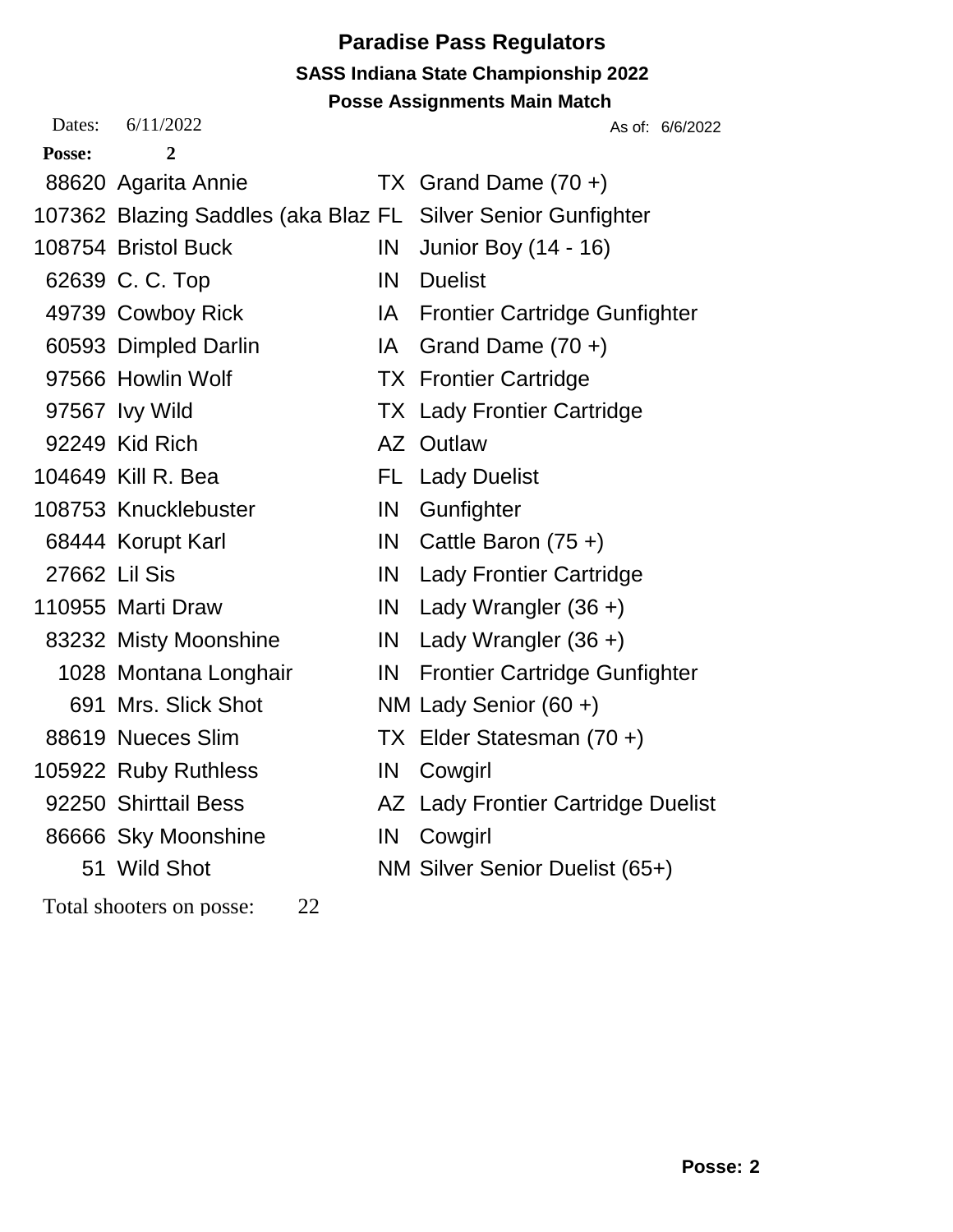Dates: 6/11/2022 As of: 6/6/2022 **Posse: 3** 111350 CJ Red IN 49er

104366 Cumberland Kid OH Gunfighter

110892 DADonna IN Lady Senior (60 +)

- 
- 
- 
- 98602 Johnny Rebel IN 49er
- 99782 Kap Gun Karen IN Lady 49er

107628 Keelhaul **IN Duelist** 

- 110461 Kodiak Craig **IN Cowboy**
- 
- 110071 Pretty Lil Peedy **IN** Lady 49er
- 97346 Ray'l Gun IN Lady 49er
- 
- 
- 
- 46078 Snuffy John IN Frontiersman
- 
- 66749 Stroud IN 49er
- 

Total shooters on posse: 20

- -
- 87708 Digger **IN** Frontier Cartridge Duelist
- 108102 Doc X **IN** Silver Senior (65 +)
	- 22300 J. C. Smoke IN Frontier Cartridge
		-
		-
		-
		-
	- 98793 MoBetta **IN Lady Frontier Cartridge** 
		-
		-
	- 76963 Reno IN Senior (60 +)
	- 28073 Rover IN Cattle Baron (75 +)
- 95635 Short Term Emory **IN** Frontier Cartridge Gunfighter
	-
- 33194 Spoon River Sam IN Frontier Cartridge Gunfighter
	-
- 98240 Ya Big Tree **IN** Frontier Cartridge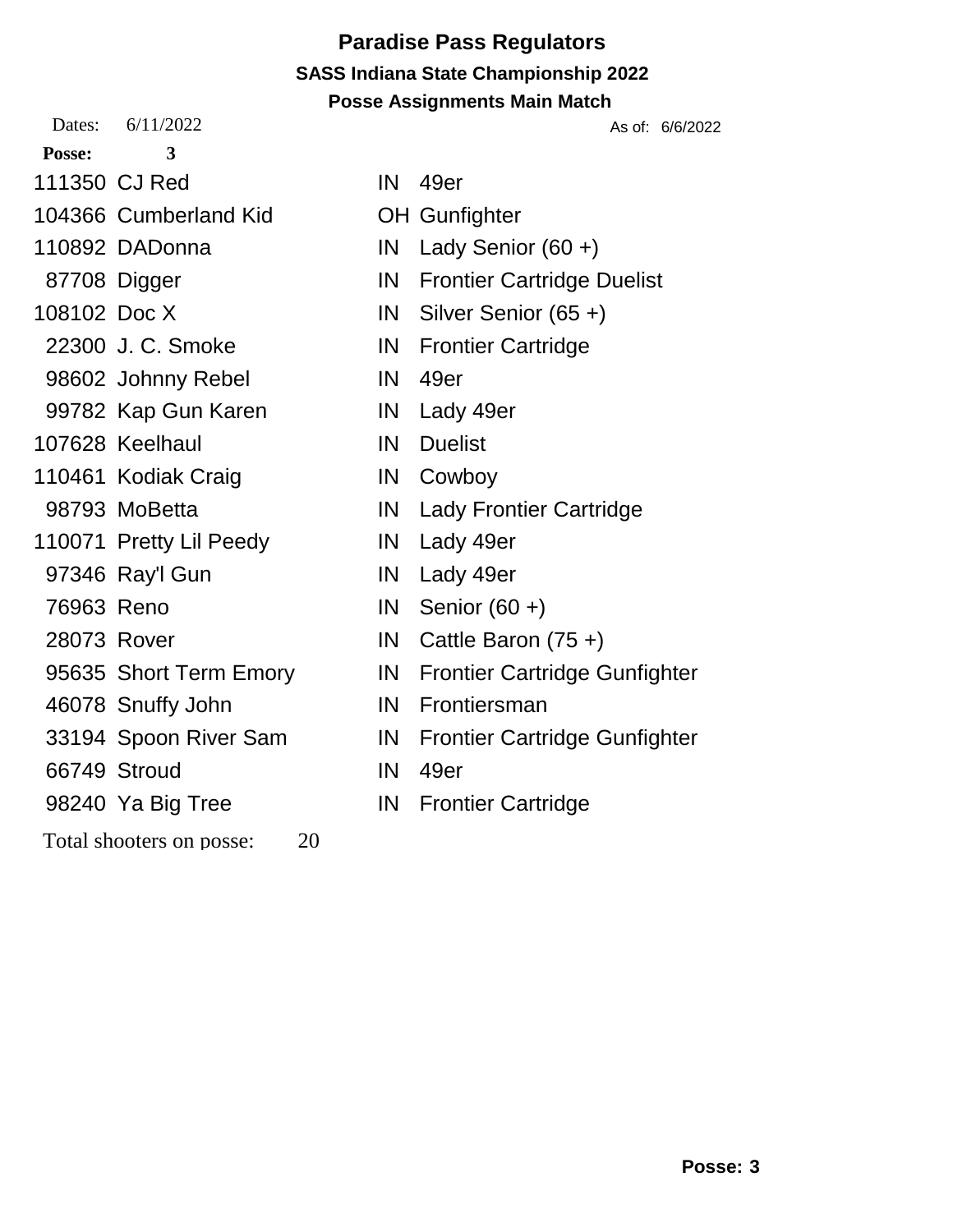Dates: 6/11/2022 As of: 6/6/2022

- **Posse: 4**
- 
- 
- 67163 Chancy Shot IA B-Western
- 
- 
- 
- 104898 Dixie Cousins IN Lady 49er
- 41005 Ethan Callahan MI Classic Cowboy
- 64598 J.C. Wade MI Cowboy
- 
- 39293 Mustache Kid MI Senior (60 +)
- 109230 Paparazzi Pahl OH 49er
	-
- 
- 
- 
- 105608 Shelby Kid MI Senior (60 +)
- 
- 104897 T. H. E. Macallan IN Senior (60 +)
- 
- Total shooters on posse: 20
- 
- 23076 Bad River Marty MI Silver Senior Gunfighter 20185 Broke N' West MI Elder Statesman (70 +) 99821 Chica MI Grand Dame (70 +) 17087 Chicken Eye Bill IN Cattle Baron (75 +) 96904 Deadwood Kitty **IL** Grand Dame (70 +)
	-
	-
- 110321 Marlin Bill MI Silver Senior (65 +)
	-
	-
- 29220 Pit Mule IA Silver Senior Duelist (65+)
- 108613 Popcorn Kelly **IA** Silver Senior (65 +)
- 67025 Riverview Rattler MI Elder Statesman (70 +)
- 99895 Sarge MI Silver Senior Gunfighter
	-
- 30558 Sinola Kid MI Wrangler (36 +)
	-
- 96903 Tulsa Tex IL Cattle Baron (75 +)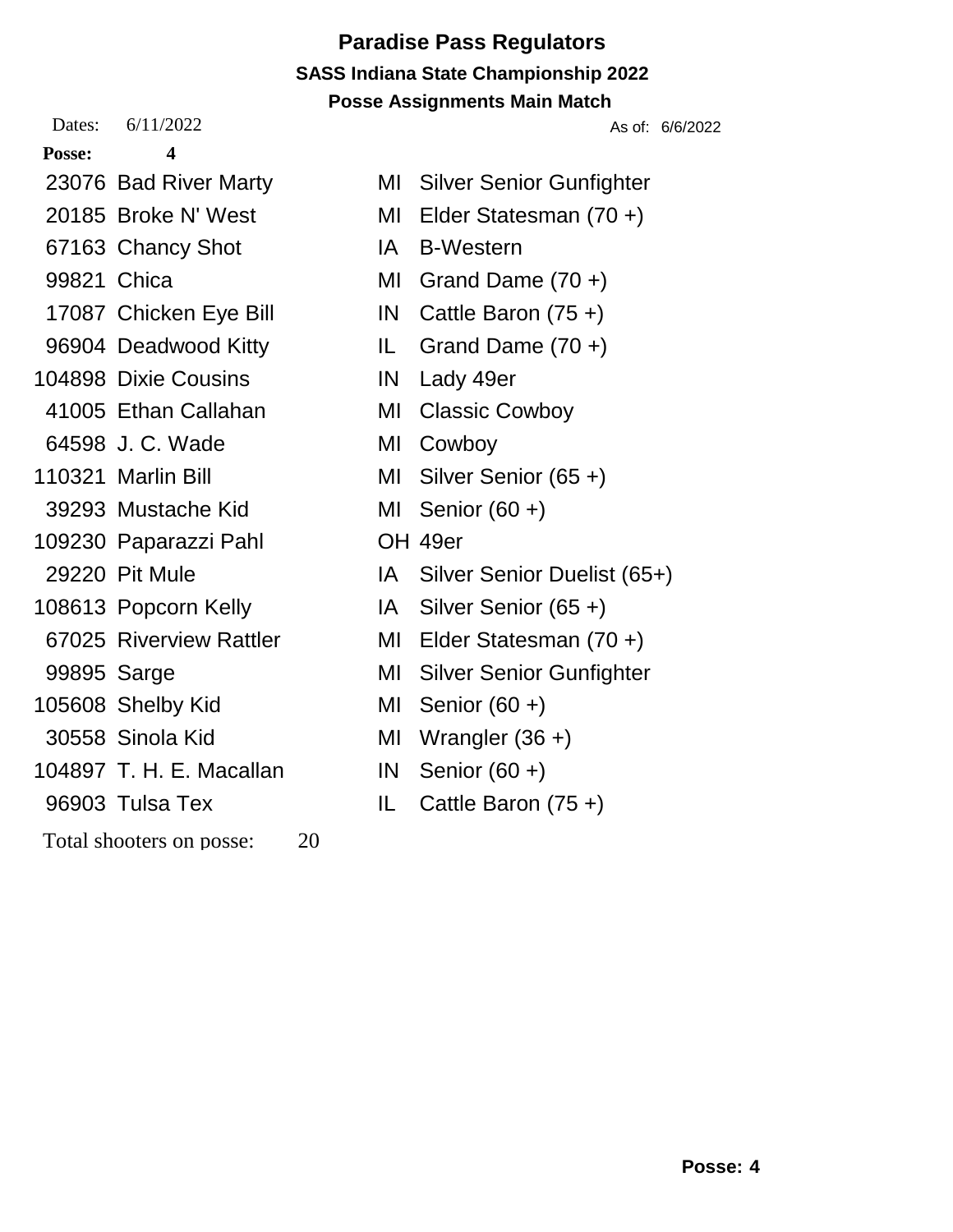Dates: 6/11/2022 As of: 6/6/2022

- **Posse: 5**
- 
- 98171 Arkansas Lew IL Frontier Cartridge
- 95515 Average Joe IL Senior (60 +)
- 
- 109919 Cactus Bob **IN** Gunfighter
- 
- 110360 Covote Cam IN Duelist
- 
- 105139 Dusty Snuffs **IN** 49er
- 
- 107212 Kingpin IL 49er
- 
- 101020 Little Red Sure Shot IN Lady Frontier Cartridge
- 
- 106232 P. R. Undertaker IN Cowboy
- 90598 Silver Spurs Charlie IL Cattle Baron (75 +)
- 
- 
- 
- 
- 48384 Turkey Legs IL Lady Duelist
- Total shooters on posse: 21
- 
- 61191 April Mae IL Lady 49er
	-
	-
- 71947 Boss Outlaw IN Frontier Cartridge Duelist
	-
- 100939 Cannon IN Wrangler (36 +)
	-
- 48383 Dry Fire IL El Patron (80 +)
	-
- 110437 Irish Sunshine IL Lady Wrangler (36 +)
	-
- 105242 Lady Pearl IL Lady Senior (60 +)
	-
	-
	-
	-
	-
	- 36495 Texas Red McNally IL Frontier Cartridge Duelist
		-
		- 6392 Turkey Bob IL Cattle Baron (75 +)
			-

56813 Long Fingers IL 49er 106860 Special K IL Grand Dame (70 +) 58447 Toranado IL 49er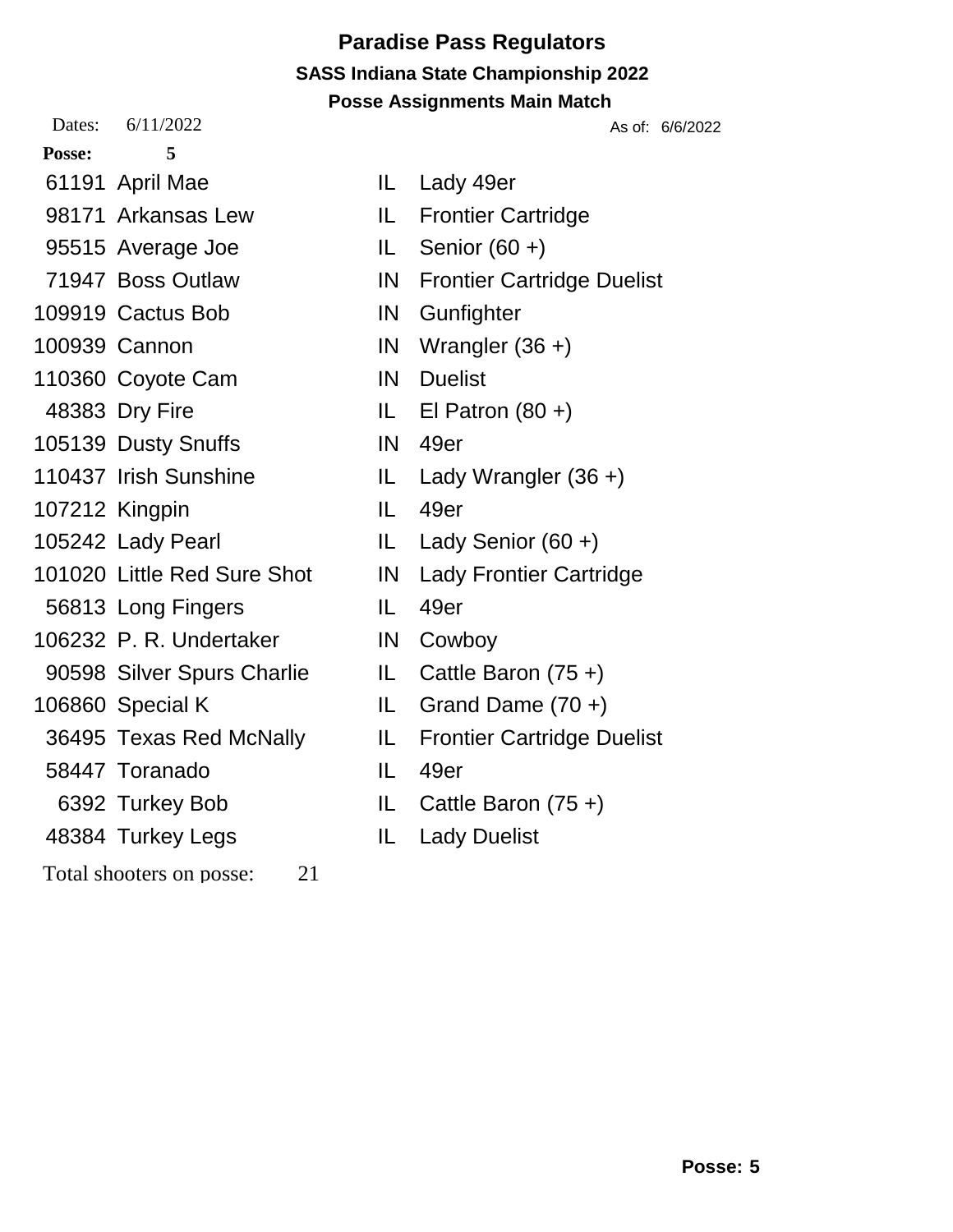Dates: 6/11/2022 As of: 6/6/2022

**Posse: 6**

- 
- 108474 Big Iron Bohannon IN Palerider Gunfighter
- 
- 108711 Dallas McBoomboom IN Palerider Gunfighter
- 105537 Darrenger IN 49er
- 26871 Duke Skywalker IN Wrangler (36 +)
- 
- 
- 
- 22199 Larkin Skaggs March 1N B-Western
- 
- 111094 Lil Tink IN Lady 49er
- 
- 102718 Little Lady E IN Cowgirl
- 
- 17833 Ranger John Paxton FL El Patron (80 +)
- 
- 
- 
- 
- Total shooters on posse: 20
- 109971 Anvil Adam **IN** Palerider Gunfighter
	-
	- 15921 Coal Car Kid **IN** Palerider Gunfighter
		-
		-
		-
		- 8302 Indiana Jim IN Silver Senior Duelist (65+)
- 109972 Indiana Jules **IN Lady Frontier Cartridge**
- 79522 Jesse Jane JJ IN Lady Senior (60 +)
	-
- 111091 Lil Feller **IN** Frontier Cartridge
	-
- 108475 Little Iron Lucille **IN** Lady Frontier Cartridge Gunfighter
	-
- 22200 Millie Nelson IN Grand Dame (70 +)
	-
- 96680 Scarlett Darlin' SC Lady Frontier Cartridge Gunfighter
- 51083 Travelin Kid **IN** Palerider Gunfighter
- 70760 Wild Cactus Jack IN Silver Senior Duelist (65+)
- 111096 Wrought Iron Rob IN Frontier Cartridge Gunfighter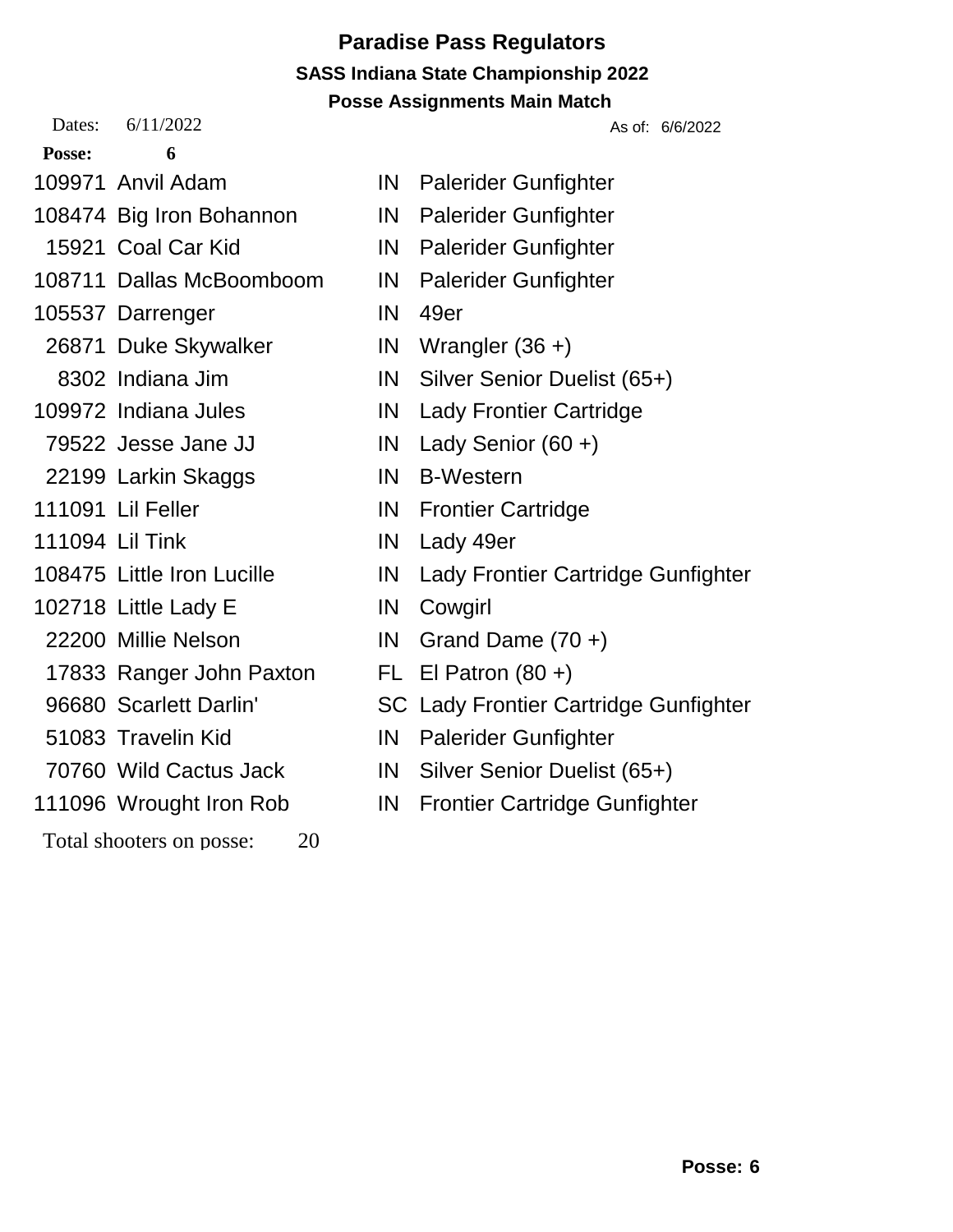Dates: 6/11/2022 As of: 6/6/2022

| <b>Posse:</b> |  |
|---------------|--|
|               |  |

- 90942 Blastin' Brad OH Cowboy
- 96415 Cayenne Kay **OH Classic Cowgirl**
- 
- 
- 86966 Flush Draw IN Gunfighter
- 
- 109997 Hoosier Sheriff IN Silver Senior (65 +)
- 61974 Irish Dan OShootem IN Classic Cowboy
- 105909 Jay Vendetta OH Cowboy
- 109951 Mad Marvin OH 49er
- 88966 Nacho Hombre IN B-Western
- 
- 
- 
- 62053 Spittoon O'Tool IN Gunfighter
- 110701 Tarheel Doc **IN 49er**
- 111548 Timberdoodle IN 49er
- 12515 Wilbur Green Rexroat OH Elder Statesman (70 +)
- 92206 Wild Walt **IN** Senior (60 +)
- Total shooters on posse: 19
- 
- 92613 Clinton Kid **IN** Silver Senior (65 +)
- 37131 Don Jorge IL Elder Statesman (70 +)
	-
- 91822 Gary O **IN** Silver Senior (65 +)
	-
	-
	-
	-
	-
- 94601 Outrider Outlaw MI Silver Senior Duelist (65+)
- 98005 Sew Cantina **OH Lady Wrangler (36 +)**
- 94002 Sixgun Seamus **OH Classic Cowboy** 
	-
	-
	-
	-
	-